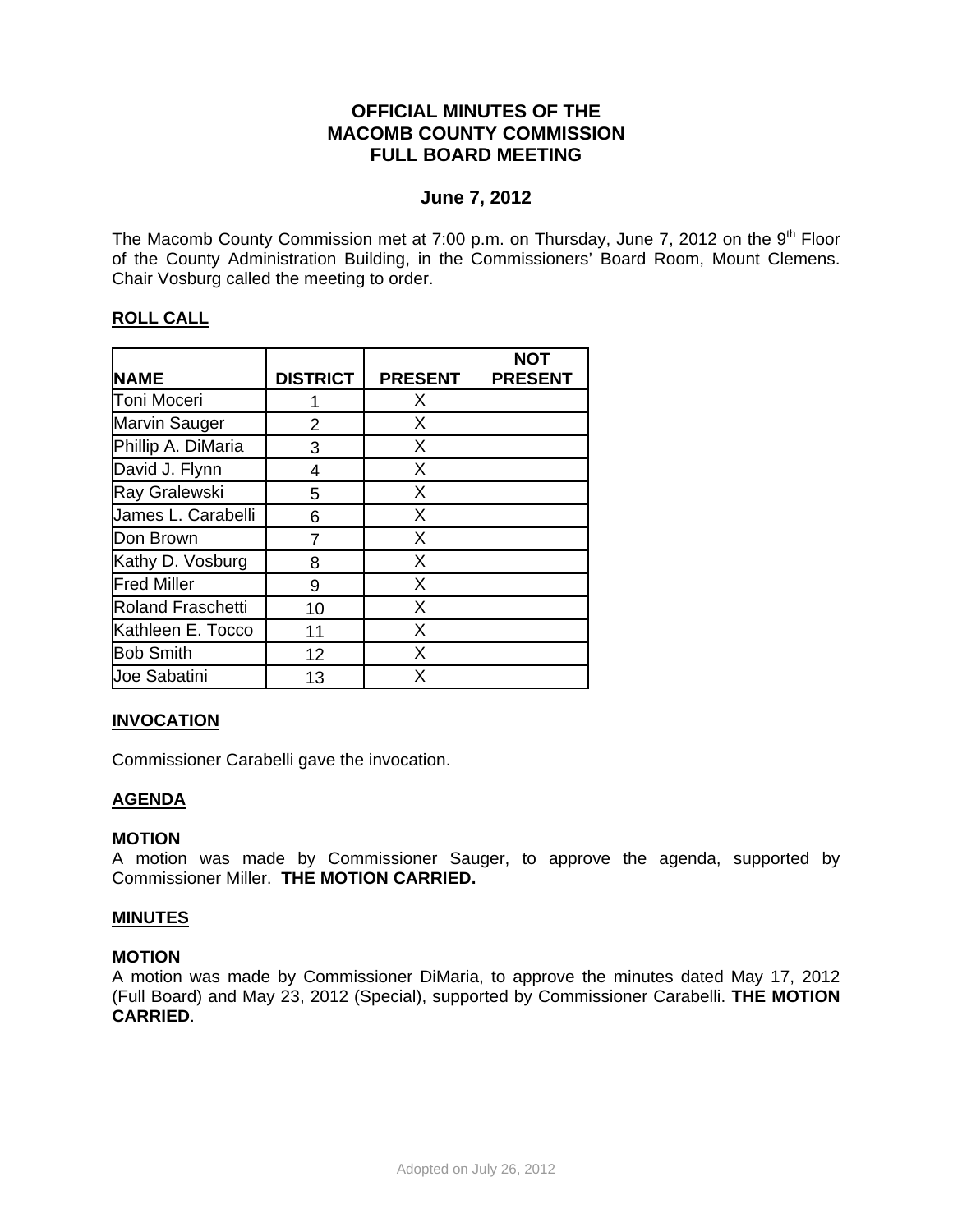# **PUBLIC PARTICIPATION**

Karen Spranger, 7520 Hudson, Warren Joseph Hunt, 8306 Stanley Drive, Warren Dale Shomo, 17828 Anna Court, Macomb Township

# **PRESENTATION TO VOLUNTEER AWARD WINNERS**

## *COMMITTEE REPORTS*

## **FINANCE COMMITTEE MEETING – June 6, 2012**

The clerk read the recommendations from the Finance Committee and a motion was made by Chair Brown, supported by Vice-Chair Miller, to adopt the committee recommendations:

- **R12-042** Approve an agreement with the City of Warren to collect the City of Warren's delinquent personal property taxes; Further, a copy of this Board of Commissioners' action is directed to be delivered forthwith to the Office of the County Executive.
- **R12-043** Approve a transfer of \$39,953 from Personnel to Contract Services within the Macomb County Community Services Agency – Chore Program Area Agency on Aging 1B to provide direct services to low income seniors in Macomb County; Further, this budget action addresses budgetary issues only. It does not constitute the commission's approval of any county contract. If a contract requires commission approval under the county's contracting policy or the county's procurement ordinance, such approval must be sought separately; Further, a copy of this Board of Commissioners' action is directed to be delivered forthwith to the Office of the County Executive.
- **R12-044** Approve a transfer of \$59,000 from Personnel to Capital Outlay Computer Equipment within the Macomb County Community Services Agency – Head Start Program to upgrade computers in the classrooms; Further, this budget action addresses budgetary issues only. It does not constitute the commission's approval of any county contract. If a contract requires commission approval under the county's contracting policy or the county's procurement ordinance, such approval must be sought separately; Further, a copy of this Board of Commissioners' action is directed to be delivered forthwith to the Office of the County Executive.

Corporation Counsel indicated that the effective date of the contract in Item #1 will be July 1. The original agreement was for delinquent personal property taxes beginning in 2005 but it has been changed to 2008.

## **THE MOTION CARRIED.**

# **CORRESPONDENCE FROM EXECUTIVE**

None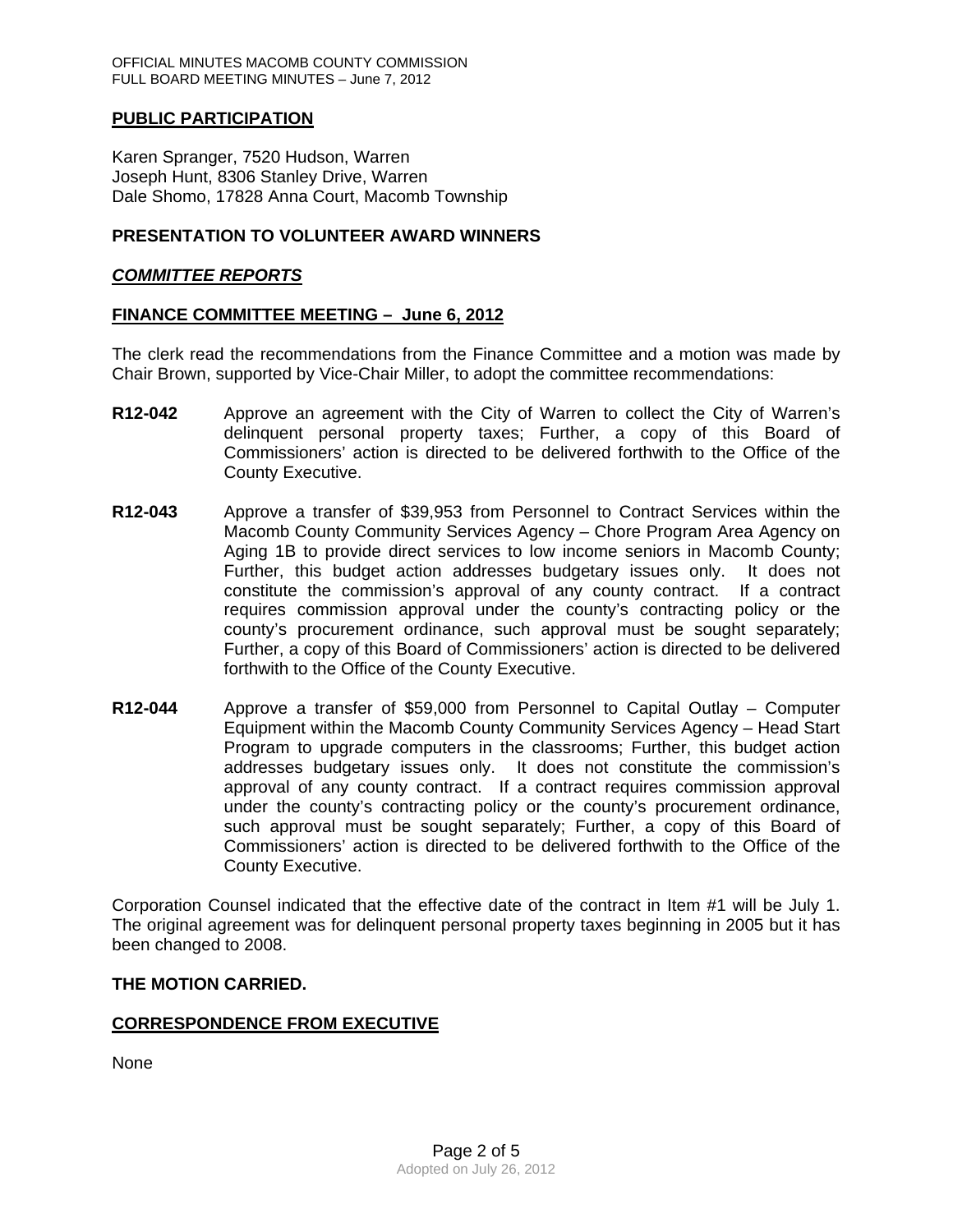# **RESOLUTIONS**

## **MOTION**

A motion was made by Commissioner DiMaria, to adopt the following Resolutions in their entirety, supported by Commissioner Carabelli.

Commissioners Fraschetti and Flynn asked to separate Item D. There were no objections. Corporation Counsel indicated Item E required a roll call vote and therefore would also be separated.

- Res. No. 12-07 In Support of Senate Bill No. 1082, Amending 1978 PA 368, Public Health Code (offered by DiMaria & Sabatini; recommended by JPS Committee on 06/05/12)
- Res. No. 12-09 In Support of the Declaration of Synthetic Cannabinoids and Synthetic Cathinones as an Imminent Health Danger by the Macomb County Executive and the Macomb County Health Department (offered by DiMaria, Sabatini & Carabelli; recommended by JPS Committee on 06/05/12)
- Res. No. 12-08 To Encourage the Citizens of Macomb County to Express Their Opposition to the Sale of Synthetic Cannabinoids and Synthetic Cathinones (offered by DiMaria, Sabatini & Carabelli; recommended by JPS Committee on 06/05/12)

# **THE MOTION CARRIED.**

#### **SEPARATED MOTION**

Res. No. 12-11 To Call on Michigan Senators Jack Brandenburg and Tory Rocca to Allow a Vote on Regional Transit Authority Legislation (offered by Board Chair; recommended by Economic Development Committee on 06/06/12).

## **MOTION**

A motion was made by Commissioner Brown motion to postpone this item for one month until the next full board, supported by Commissioner Fraschetti.

A roll call vote was requested.

Voting Yes were: Gralewski, Brown, Fraschetti and Sabatini. There were 4 Yes votes. Voting No were: Moceri, Sauger, DiMaria, Flynn, Carabelli, Vosburg, Miller, Tocco and Smith. There were 9 No votes.

## **THE MOTION FAILED.**

A roll call vote was taken on the original separated motion: Voting Yes were: Moceri, Sauger, DiMaria, Flynn, Carabelli, Vosburg, Miller, Tocco and Smith. There were 9 Yes votes.

Voting No were: Gralewski, Brown, Fraschetti and Sabatini. There were 4 No votes.

## **THE SEPARATED MOTION CARRIED.**

## **SEPARATED MOTION**

Res. No. 12-10 Authorizing Refunding of the Macomb County Building Authority Bonds, Series 2005, and Approving the Undertaking to Provide Continuing Disclosure (offered by Board Chair; recommended by Finance Committee on 06/06/12)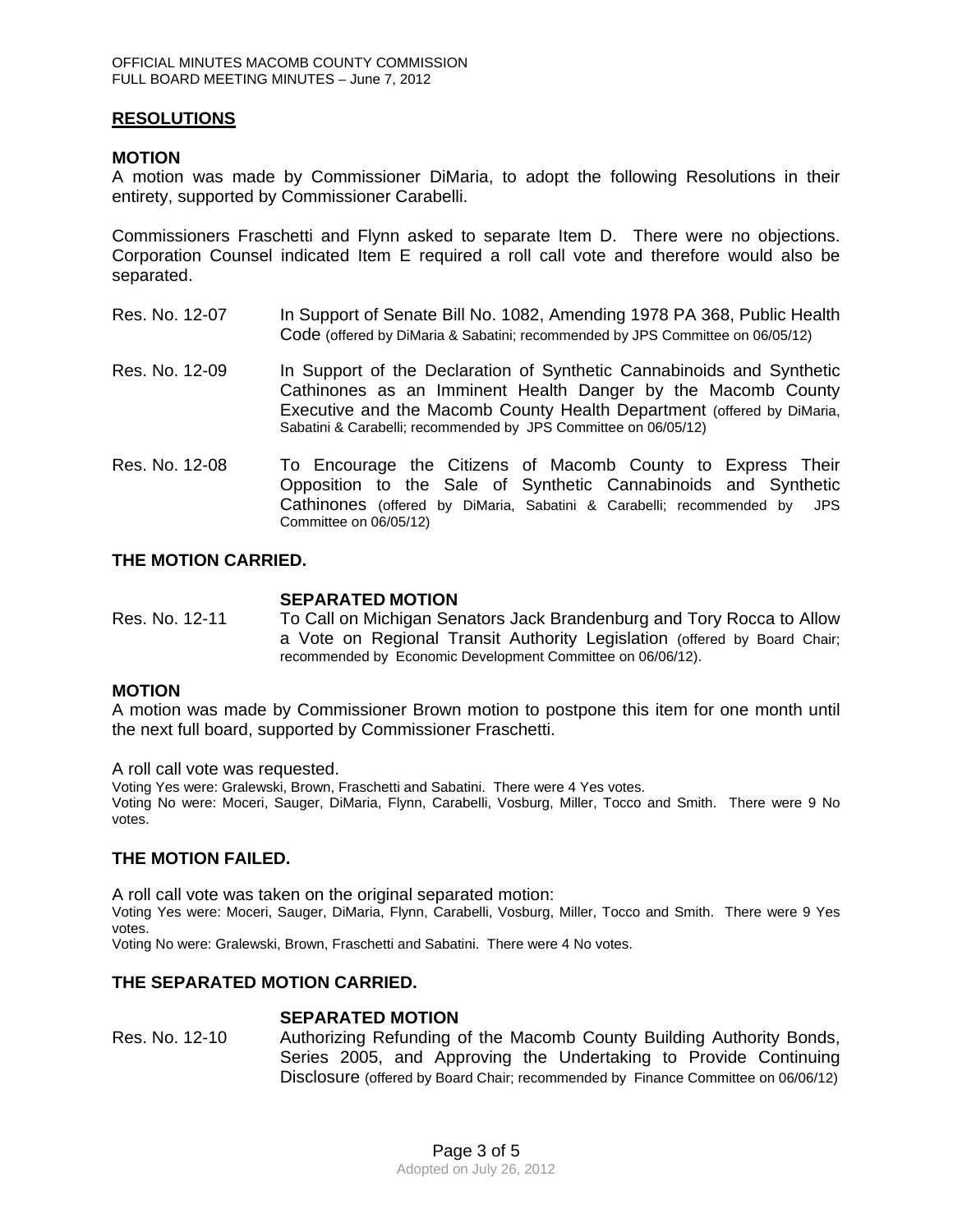#### A roll call vote was taken:

Voting Yes were: Moceri, Sauger, DiMaria, Flynn, Gralewski, Carabelli, Brown, Vosburg, Miller, Fraschetti, Tocco, Smith and Sabatini. There were 13 Yes votes. There were 0 No votes.

# **THE SEPARATED MOTION CARRIED.**

# **PROCLAMATIONS**

### **MOTION**

A motion was made by Commissioner DiMaria, to adopt the following Proclamations in their entirety, supported by Commissioner Sauger.

| Proc. #12-24 | Commending Alex Brunk on Reaching the Status of Eagle Scout (offered by<br>Carabelli; recommended by Finance Committee on 06/06/12)                               |
|--------------|-------------------------------------------------------------------------------------------------------------------------------------------------------------------|
| Proc. #12-25 | Commending the Michigan Nature Association on Its 60 <sup>th</sup> Anniversary<br>(offered by Sabatini & Carabelli; recommended by Finance Committee on 06/06/12) |
| Proc. #12-26 | Commending the Michigan Suburbs Alliance on the occasion of Their<br>10th Anniversary (offered by Flynn, Carabelli, Moceri, Smith & Vosburg)                      |

## **THE MOTION CARRIED.**

## **NEW BUSINESS**

Commissioner Moceri spoke about the memo she placed on the seats of the Commissioners regarding revenue sharing.

Commissioner Sauger congratulated Mr. Provenzano for receiving an award from Crain's Magazine.

Commissioner Tocco asked for the summer interns to be introduced.

Commissioner Brown inquired whether plans were underway to invite legislators to meet with the commissioners. Commissioner Tocco indicated Patti Dib is working on a date in July.

Commissioner Flynn commended Commissioner Brown and the Finance Committee for putting a deadline on funds. Commissioner Brown indicated they met with the CEO today on that.

Commissioner Vosburg indicated there would be an open house at Waste Management for the Power Plant on June 15th at 11:30.

## **PUBLIC PARTICIPATION**

Karen Spranger, 7520 Hudson, Warren Joseph Hunt, 8306 Stanley Drive, Warren Roger Holtslander, 23140 Wellington Crescent, Clinton Twp.